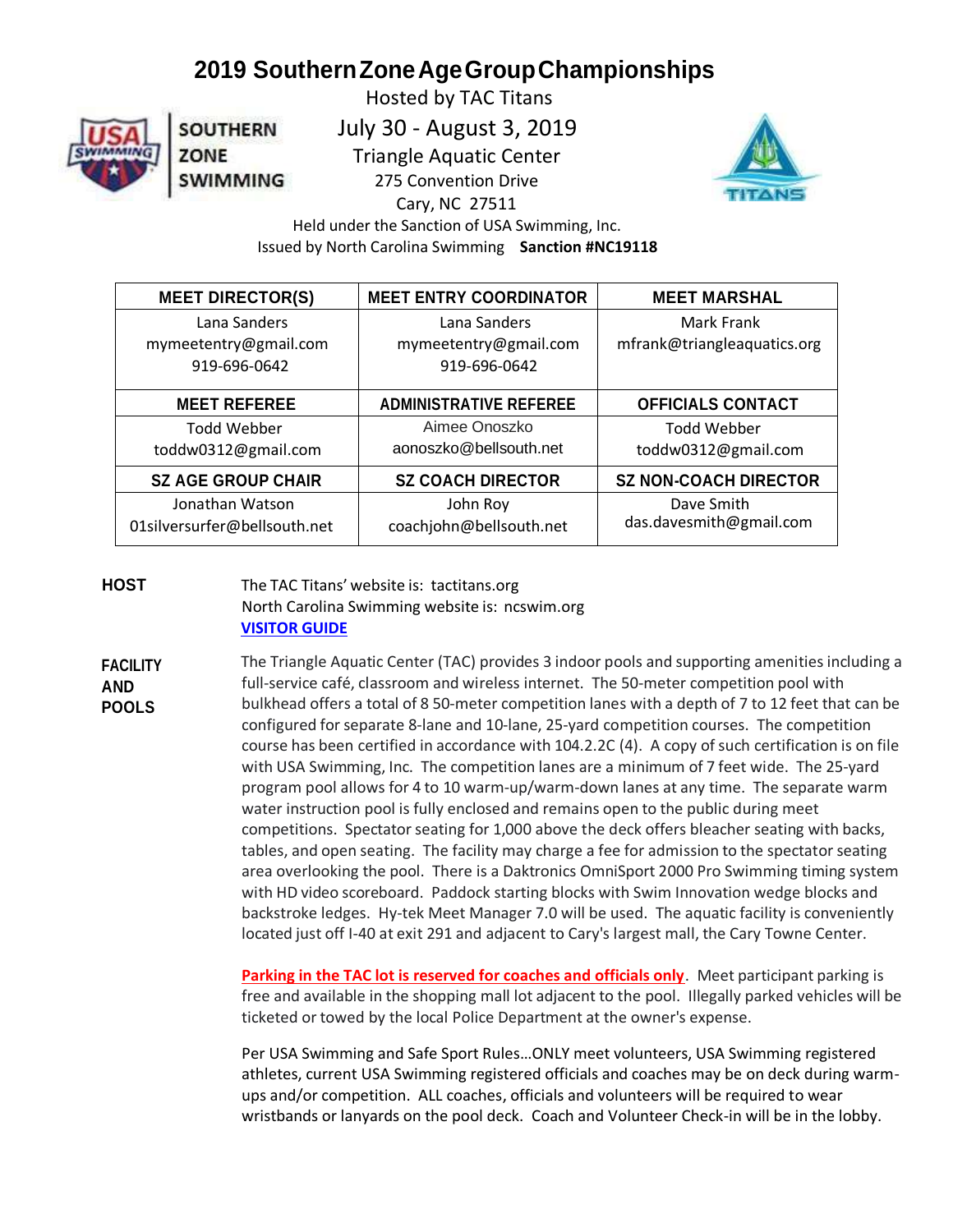### **SCHEDULE**

| Session       | Day                           | Warm-up*       | <b>Meet Start</b> |
|---------------|-------------------------------|----------------|-------------------|
|               | Monday evening                | 4:00-8:00 PM   |                   |
| 1             | <b>Tuesday Timed Finals</b>   | 10:30-12:45 PM | $1:00$ PM         |
| $\mathcal{P}$ | <b>Wednesday Prelims</b>      | 7:00-8:50 AM   | 9:00 AM           |
| 3             | <b>Wednesday Finals</b>       | 4:00-5:00 PM   | 5:30 PM           |
| 4             | <b>Thursday Preliminaries</b> | 7:00-8:50 AM   | $9:00$ AM         |
| 5             | <b>Thursday Finals</b>        | 4:00-5:15 PM   | 5:30 PM           |
| 6             | <b>Friday Preliminaries</b>   | 7:00-8:50 AM   | 9:00 AM           |
| 7             | <b>Friday Finals</b>          | 4:00-5:15 PM   | 5:30 PM           |
| 8             | <b>Saturday Preliminaries</b> | 7:00-8:50 AM   | 9:00 AM           |
| 9             | Saturday Finals               | 4:00-5:15 PM   | 5:30 PM           |

\* See warm-up schedule for specifics

| <b>IMPORTANT</b><br><b>TIMES</b>   | <b>EVENT</b>                                                                           | <b>DAY</b> | TIME                         |
|------------------------------------|----------------------------------------------------------------------------------------|------------|------------------------------|
| (MEETINGS,<br><b>SCRATCH AND</b>   | General Meeting - Mandatory for Coaches and<br>Captains. Location: Hospitality/Gallery | Tuesday    | 11:00AM                      |
| <b>POSITIVE</b><br><b>CHECK-IN</b> | Positive check in for Tuesday Events                                                   | Tuesday    | 15 min after<br>General mtg. |
| <b>DEADLINES)</b>                  | Parade                                                                                 | Wednesday  | 5:10 PM                      |
|                                    | Relay check-in and names                                                               | All        | <b>Start of Finals</b>       |
|                                    | <b>Teams Social</b>                                                                    | Saturday   | <b>TBD</b>                   |

**ELIGIBILITY** • All swimmers shall be USA Swimming year-round registered athletes.

- Each LSC may select a maximum of forty-eight (48) athletes for its team. They may select a maximum of eight (8) females and eight (8) males in each of the 11-12, 13-14 and 15-18 age groups.
- Swimmers that have ever achieved any current Junior National summer standard are not eligible to participate in the meet, unless they achieved the result within two weeks of the entry deadline.
- The age of a swimmer on the first day of the meet shall determine the swimmer's age for the meet.

**ENTRIES ENTRY DEADLINE** - Monday, July 29th @ 12:00 PM NOON EDT.

- **There are no late entries or deck entries for this meet.**
- **No deck registration is permitted.**
- A "TM" Event File for Team Manager is available on the Zone Page or ncswim.org
- The **only** acceptable mode of entry is via Hy-Tek Commlink File. The Commlink File must be renamed to clearly identify the entering team, the shorter the better.
- A hard copy of your entries **MUST** be hand delivered or attached to your email. Athletes WILL NOT be entered into Meet Manager until the Meet Entry Report (hard copy) is received.
- Entries MUST be emailed to: Lana Sanders at [mymeetentry@gmail.com](mailto:mymeetentry@gmail.com) Submissionsto any other address cannot be accepted. **NO** entries via FAX will be accepted. Receipt of entries will be acknowledged via email.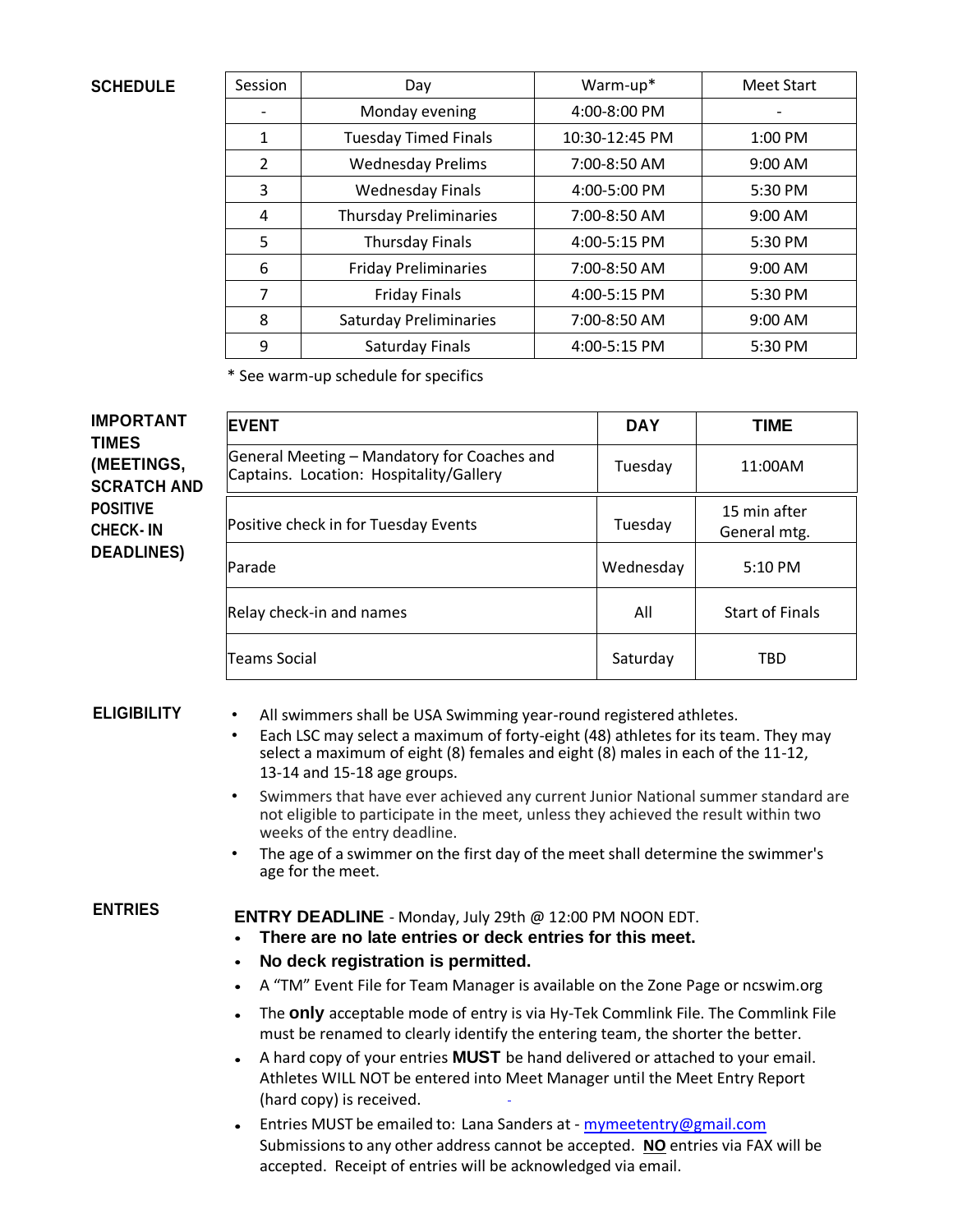- If you have an entry question, please contact Entries Chair, Lana Sanders at [mymeetentry@gmail.com](mailto:mymeetentry@gmail.com) before the Entry Deadline.
- Each LSC shall identify the name and telephone of the person responsible for their entries as well as the name and cell phone of the Head Coach who can be contacted by text message regarding any issues during the meet.
- Each LSC shall bring a copy of their LSC's Official Selection Procedure for this meet to the general meeting.
- A list of coaches and chaperones (up to 12 individuals) **must** accompany the entries and may be e-mailed.
- Athletes included in improperly identified Commlink Files (Cfile0X.cl2 or zfile00X.zip) will not be entered in the meet and any entry fees will not be refunded.
- Athletes **WILL NOT** be allowed to participate in the meet until entry fee payment has been received by the Meet Director or designee.
- Under no circumstance will any swimmer left off the LSC's original Entry Form be permitted to swim any event(s) in the meet.

**DISABILITY ENTRIES** Each LSC may bring up to six (6) swimmers; three (3) boys and three (3) girls with disabilities who are 11 to 18 years of age; selected in any manner deemed appropriate and assisted by the Southern Zone Adapted Swimming Coordinator,if necessary. Swimmers' disability must satisfy the definition of a disability as outlined in USA Swimming Rules and Regulations: a permanent physical or mental impairment that substantially limits one or more major life activities. These swimmers with disabilities are in addition to the permitted forty-eight (48) swimmers and are not required to meet the time standards for their age group/events, however, they must provide a time for each event they enter. Swimmers with disabilities may compete in finals, earn awards and score points for their team in the same manner as the able-bodied swimmers. Each swimmer is limited to six (6) individual events for the meet with no more than three (3) events per day.

> Entries for swimmers with disabilities should be submitted on the attached entry form indicating preference for seeding and highlighted on the hard copy of the LSC's meet entry.

Shorter events that are not included in the listing for each age group may be requested. (Such events may be swum with longer events or other age groups during preliminaries, but will be swum separately in finals, possibly combined by gender and stroke and considering intervals between swims.

**It is the responsibility of the swimmer, or his/her coach, to inform the Meet Referee of any disability related accommodations he/she may need to compete.** This information must be given in advance of the meet. Failure to provide advance notice may limit the host's ability to accommodate requests.

### **ENTRY LIMITS** Each LSC is limited to:

- Three (3) individual entries for the 400 Free/400 IM/800 Free/1500 Free
- **Unlimited** entries for all other individual events
- One (1) relay team per relay event

Each swimmer is limited to:

- Six (6) individual events for the meet (entered)
- Three (3) individual events per day (entered)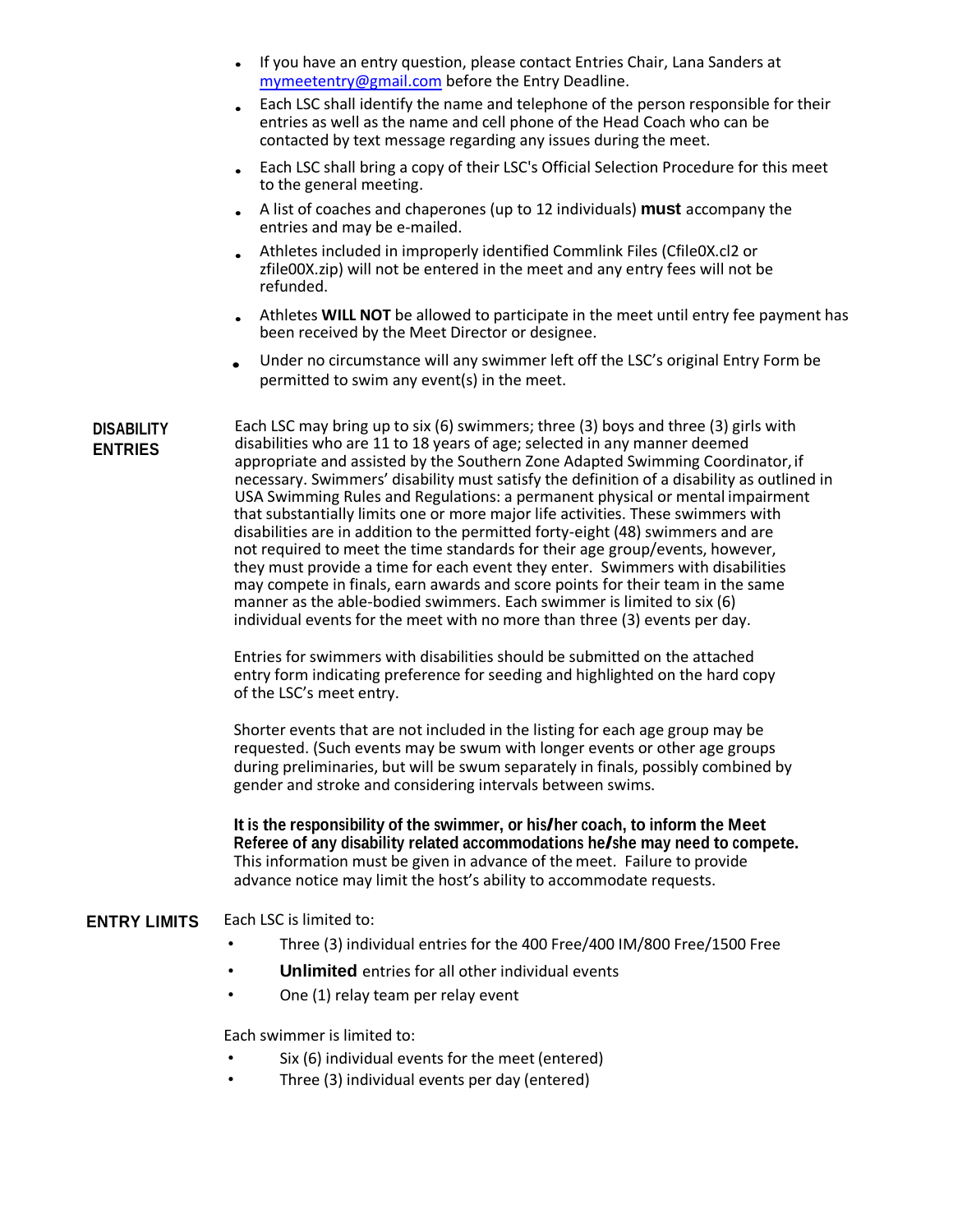### **ENTRY FEES** Southern Zone Age Group Swimming Championships:

- Individual events \$7.50/event
- Relay events \$10.00/event

Please make checks payable to: **TAC Titans** All entry fees must be paid in full to the Meet Director prior to the conclusion of the General Meeting on the first day of competition.

- **RULES** The meet will be conducted in accordance with USA Swimming Rules and Regulations except where the rules are optional and exceptions are stated.
- **WARMUPS** See Warm-up procedure attachment.
- **FORMAT** Events on the first day, will be swum as timed final events, alternating girls then boys fastest to slowest. The 13-14 and 15-18 age groups will be seeded to swim together by gender for the 800 and 1500 Free events but separated for entry limit and scoring purposes.

Mixed relays shall consist of 2 girls and 2 boys in any order.

All individual events for the remaining days will be swum as Prelims/Finals. The top eight (8) in each event by age group/gender will swim in finals. All finals will be marched and announced behind the blocks. There will be only one championship heat per event during finals. If disabled swimmers qualify for finals, additional heat(s) will be swum. Relays will be swum in finals as timed final events.

Chase starts are preferred for Wednesday through Saturday events if adequate officials are available.

With the approval of the SZ Age Group Chair, the Meet Referee and the Meet Director reserve the right to make changes to meet logistics if deemed appropriate.

- **SEEDING** The conforming time standard for this meet is long course meters (LCM). Swimmers will be seeded in the order of LCM/SCM/SCY. All Preliminary heats will be pre-seeded. Swimmers will be seeded and swim from slowest to fastest unless otherwise indicated. Meet management reserves the right to combine heats and events at the discretion of the Meet Referee.
- **SCRATCH AND POSITIVE**  This meet will follow USA Swimming procedures specified in rule 207.11.6 except where exceptions are stated.

**CHECK IN PROCEDURES**

We ask all coaches to declare any scratches from preliminaries or timed final events (declared false starts) to the Administrative Referee before the session start; or the Deck Referee after the session start, to insure full heats and the best competition opportunities possible for all athletes.

A positive check in, located at Clerk of Course, will be required for these events. Swimmers and relay teams who do not positively check in may not be seeded in the event:

- 800M Freestyle
- 400M Individual Medley
- 400M Freestyle
- 1500M Freestyle
- All Relays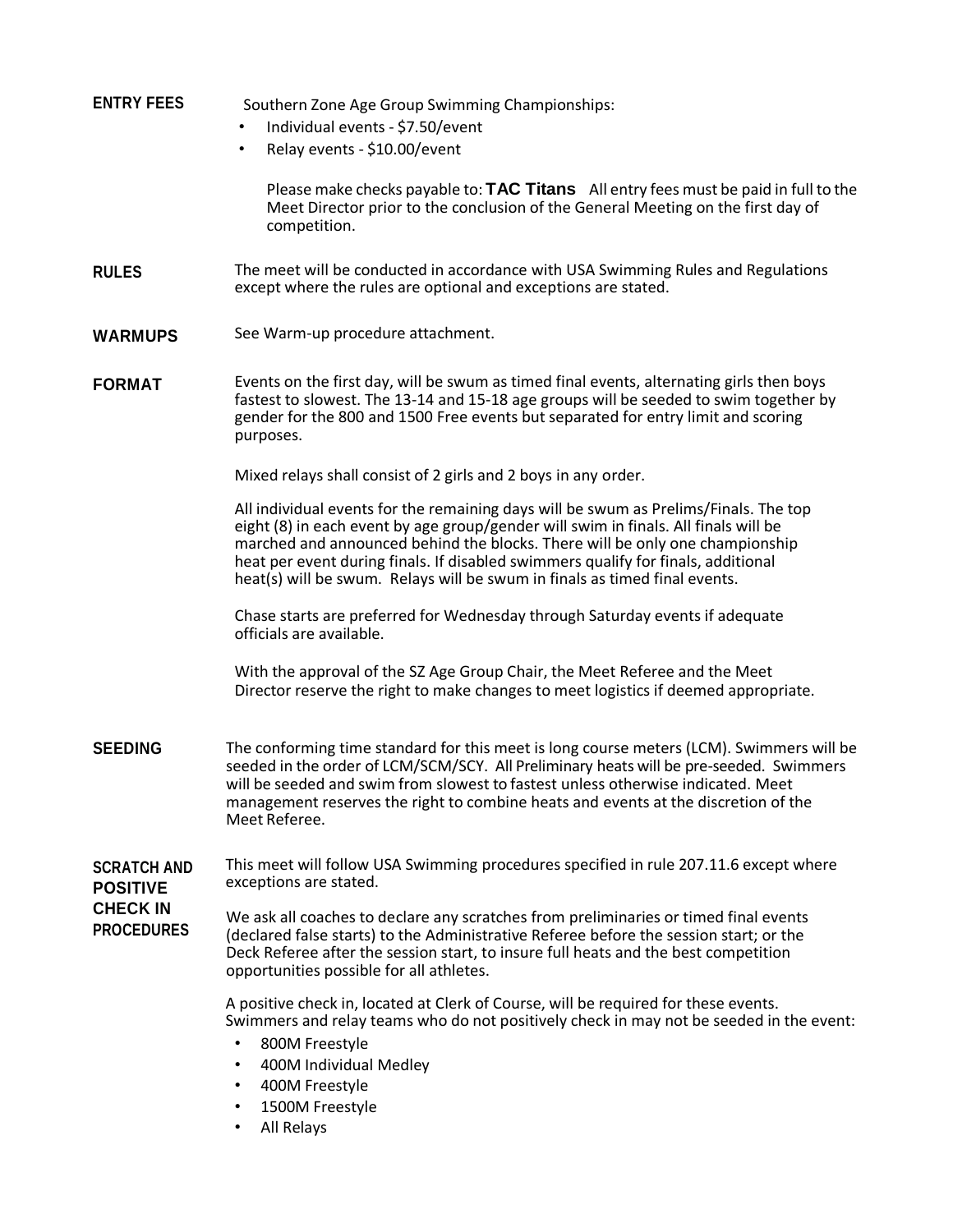| <b>SCRATCH</b><br><b>PENALTIES</b> | According to the scratch rule, a swimmer who is properly checked in for a positive check<br>in event, and has been seeded, and fails to compete in the event, shall be barred from<br>his/her next individual event unless excused by the Meet Referee. There is no penalty for<br>failure to compete in pre-seeded preliminary heats of individual events except that an<br>individual event from which a swimmer has not scratched prior to the appropriate<br>deadline will be counted toward that swimmer's three events per day limit. There is no<br>penalty for failure to compete in relay events.                                                                                                                                                                                                                                                                                       |
|------------------------------------|--------------------------------------------------------------------------------------------------------------------------------------------------------------------------------------------------------------------------------------------------------------------------------------------------------------------------------------------------------------------------------------------------------------------------------------------------------------------------------------------------------------------------------------------------------------------------------------------------------------------------------------------------------------------------------------------------------------------------------------------------------------------------------------------------------------------------------------------------------------------------------------------------|
|                                    | A swimmer qualifying for a Final who neither scratches with the Administrative<br>Referee nor declares his intent to scratch within 30 minutes after the announcement<br>of qualifiers for that event is considered checked in. The swimmer must confirm an<br>"Intent to scratch" as a scratch from finals within 30 minutes after their last<br>preliminary event otherwise they will be considered checked in for that event. If a<br>checked in swimmer fails to compete in Finals, that swimmer shall be barred from<br>further competition unless excused by the Meet Referee. In order to field full Finals<br>heats, it is requested that swimmers who qualify in the top 20 and have no intention<br>of swimming in Finals indicate this by scratching.                                                                                                                                 |
| <b>SCORING</b>                     | Each LSC shall be scored as a team for the Southern Zone Age Group Swimming<br>Championship. Each event shall be scored to eight places under the following system<br>Individual events: 9-7-6-5-4-3-2-1<br>$\bullet$<br>Relay events: 18-14-12-10-8-6-4-2<br>٠<br>Disability swimmers will be scored based on the number of disability swimmers in that<br>$\bullet$<br>particular event as follows: Five athletes (6, 4, 3, 2, 1); Four athletes (5, 3, 2, 1); Three<br>athletes $(4, 2, 1)$ ; Two athletes $(3, 1)$ ; One athlete $(2)$ .<br>All events will be scored separately as 11-12, 13-14 and 15-18.<br>٠                                                                                                                                                                                                                                                                             |
| <b>AWARDS</b>                      | The following awards shall be awarded:<br>Individual events: 1st-8th place medals (Only the top three (3) places in each event<br>٠<br>will be PRESENTED<br>Relay events: 1st-3rd place medals<br>٠<br>Team Awards: 1st Place - "Champions Medals" and 54 t-shirts<br>$\bullet$<br>2nd & 3rd Place - Plaque<br>Age Group Awards: 1st place Women and Men in each age group - Plaque<br>٠<br>The Charlene Craddock Sportsmanship Award: Medals and 54 caps swim caps.<br>٠<br>The Craddock Award shall be awarded to the team who exhibits the highest level of<br>sportsmanship throughout the meet. (This is a Sportsmanship Award as opposed to a<br>Spirit Award). This award shall be voted on by the Meet Director, Meet Referee, Head<br>Starter and LSC's (one (1) vote each) during the last session of the competition. A<br>minimum of nine (9) votes shall be required for selection. |
| <b>PARADE</b>                      | Wednesday at 5:10 p.m. Swimmers should line up at 5:00 PM. This will be an<br>introduction of all the zone teams by a walk in and walk around the pool area.<br><b>Parade Theme: Hawaiian Luau</b>                                                                                                                                                                                                                                                                                                                                                                                                                                                                                                                                                                                                                                                                                               |
| <b>RESULTS</b>                     | Results will be posted on TAC's website<br>https://triangleaquatics.org/event results/Jul30-19/ within 24 hours of the meet's<br>conclusion and teams will be emailed their results. Meet Mobile and Live Results will be<br>available as facility internet connectivity permits. Meet Mobile results are not official<br>until verified by the Administrative Referee.                                                                                                                                                                                                                                                                                                                                                                                                                                                                                                                          |
| <b>TIMERS</b>                      | Timers will be provided by the TAC Titans.                                                                                                                                                                                                                                                                                                                                                                                                                                                                                                                                                                                                                                                                                                                                                                                                                                                       |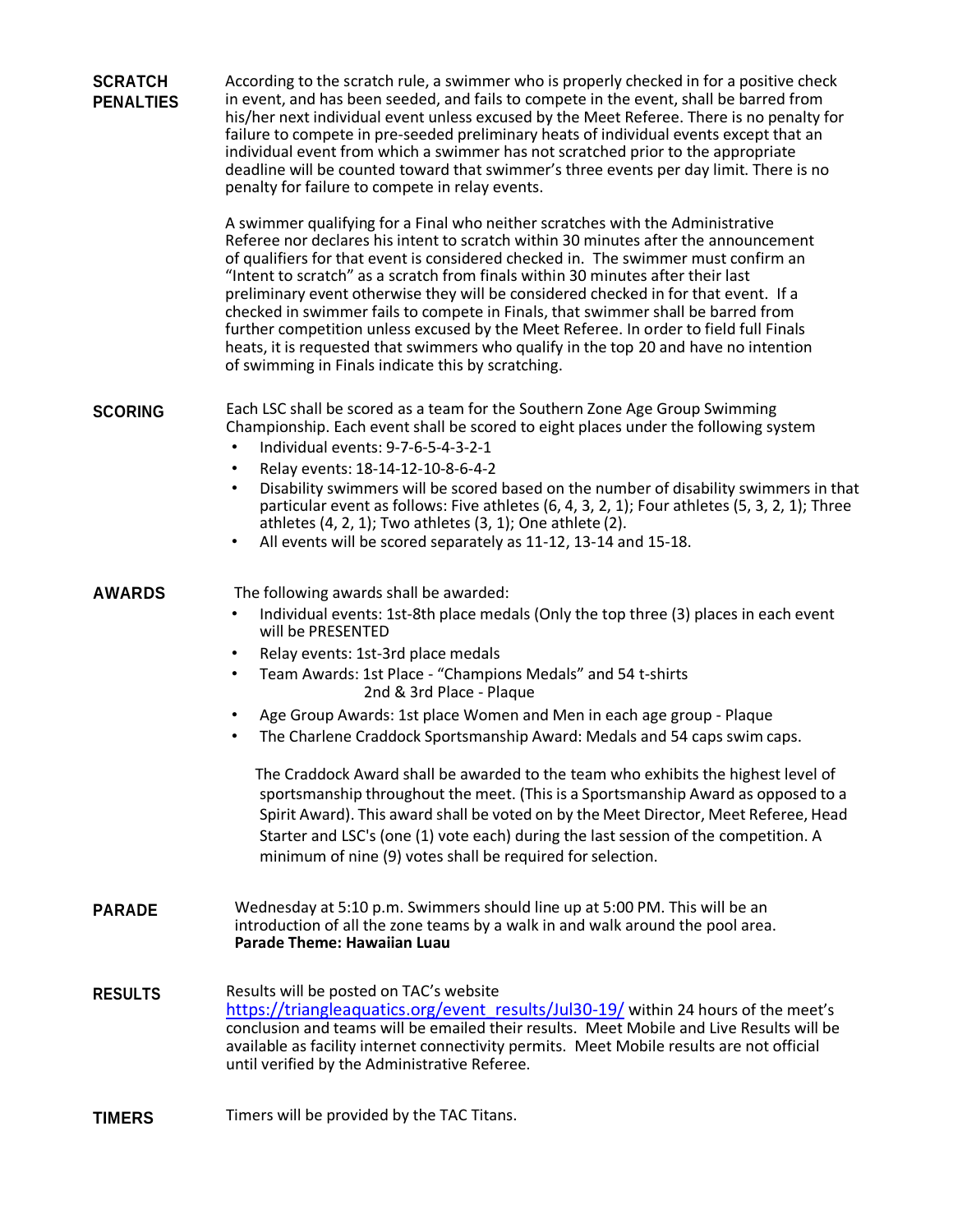#### **SPECTATOR ADMISSION** \$35 All Session pass or \$5 per session. Chaperones listed on the team lists shall not be required to pay admission.

### **HEAT SHEETS** Heat Sheets will be available for purchase at \$20. Deck seeded events and Finals will be posted to the website – the link will be printed on the heat sheet and posted.

**SAFE SPORT** The North Carolina Swimming Safety Program is in effect for this meet. Coaches are advised to closely supervise their swimmers at all times. Swimmers may be dropped off only in designated safe areas in the parking lot. Swimmers are not permitted in work out rooms, storage rooms, meeting rooms or control rooms. No glass containers or bottles are allowed inside the facility at any time. No running or horseplay will be tolerated. Access to the main locker rooms is restricted to swimmers only. Anyone failing to comply with a safety request may forfeit his or her privilege to participate.

> Use of audio or visual recording devices, including a cell phone, is not permitted in changing areas, restrooms, locker rooms or other areas as designated by the facility. Main locker rooms are reserved for participating swimmers only.

#### **Deck changing is prohibited**.

Any swimmer entered in the meet, unaccompanied by a USA Swimming member coach, must be certified by a USA Swimming member coach as being proficient in performing a racing start or must start each race from within the water. It is the responsibility of the swimmer or the swimmer's legal guardian to ensure compliance with this requirement. The swimmer must also declare to the Meet Director a coach of record and who will represent the swimmer at the meet.

Only swimmers, properly certified officials and coaches and meet volunteers will be allowed on deck. No spectators will be allowed on deck at any time.

Operation of a drone, or any other flying apparatus, is prohibited over the venue (pools, athlete/coach areas, spectator areas and open ceiling locker rooms) at any.

The Minor Athlete Abuse Prevention Policy is in effect for this meet and all Applicable Adults are expected to comply with the stated requirements and guidelines.

**OFFICIALS** All officials on deck must be registered and certified with USA Swimming and will be required to show proof of such to the meet referee by displaying their registration card or be prepared to show their Deck Pass virtual membership card upon request. A certification card showing the official's level of certification must also be presented.

> There will be an officials' meeting 1 hour prior to each session in the officials' room. We welcome all certified officials on deck. If you are able to work as a S&T Judge, contact the Meet Referee or sign up in advance on the Southern Zone website, https:/[/www.teamunify.com/team/szlsc/page/applications](http://www.teamunify.com/team/szlsc/page/applications)

CJs/Starters/Referees: Officials who are interested in assigned positions should complete an Application to Officiate found on the Southern Zone website, https:/[/www.teamunify.com/team/szlsc/page/applications](http://www.teamunify.com/team/szlsc/page/applications) by the deadline listed.

The uniform is white collared shirts over navy bottoms and white shoes. Long pants or skirts are preferred for Finals.

NationalOfficials Evaluations: This meet has been approved as an Officials Qualifying Meet for N2 positions by USA Swimming. Officials should submit the application found at https:/[/www.teamunify.com/team/szlsc/page/applications](http://www.teamunify.com/team/szlsc/page/applications) [.](http://www.szoneswim.com/) Officials are required to work a minimum of 4 sessions to be evaluated. Evaluation requirements can be found at [www.USASwimming.org.](http://www.usaswimming.org/)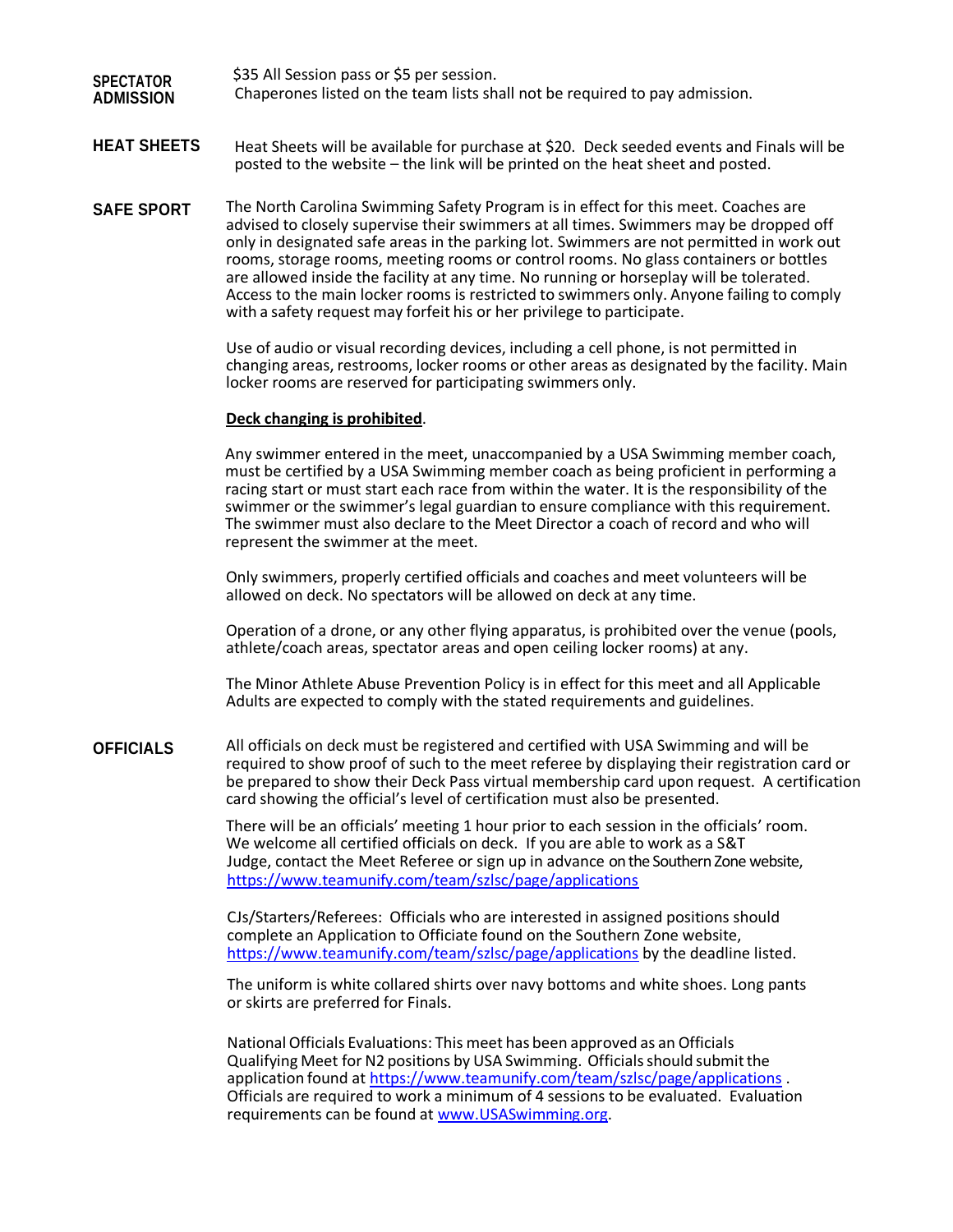| <b>MEET</b><br><b>COMMITTEE</b>    | The Meet Director and the SZ Age Group Chairman will appoint a meet committee. It will<br>consist of: the Meet Referee, the Southern Zone Age Group Chair or his designee, the<br>host coach plus two (2) other coaches and two (2) athletes all of which must be from<br>five (5) different, randomly selected LSC's. This committee will have jurisdiction over<br>technical protests except for officials' judgment calls. The committee will follow the USA<br>Swimming Rules and Regulations, the Southern Zone Age Group Swimming<br>Championship Meet Handbook and the meet information letter at all times. |
|------------------------------------|---------------------------------------------------------------------------------------------------------------------------------------------------------------------------------------------------------------------------------------------------------------------------------------------------------------------------------------------------------------------------------------------------------------------------------------------------------------------------------------------------------------------------------------------------------------------------------------------------------------------|
| <b>COACHES</b>                     | All coaches on deck must be registered and certified with USA Swimming. Meet<br>Management will require all coaches to show proof of such by prominently displaying<br>their registration card or be prepared to show their Deck Pass virtual membership card<br>upon request. There may be a coaches' meeting after Friday warmups or other meetings<br>at the Meet Referee's discretion. Meet Management requests that at least one coach<br>representative from each team attend all coaches' meetings.                                                                                                          |
| HOSPITALITY/<br><b>CONCESSIONS</b> | There will be a hospitality area open to all coaches and officials. Refreshments will be for<br>sale at concession stands. Outside food is not permitted by the facility.                                                                                                                                                                                                                                                                                                                                                                                                                                           |
| <b>BAD</b><br><b>WEATHER</b>       | In case of an "Act of God" or bad weather scenario which cancels a session, meet<br>management, in consultation with the meet committee, will make the final decision how<br>the meet will safely proceed.                                                                                                                                                                                                                                                                                                                                                                                                          |
| <b>TRAVEL INFO</b>                 | The Cary area is served by RDU airport. The Triangle Aquatic Center is located just off I-40<br>at exit 291.                                                                                                                                                                                                                                                                                                                                                                                                                                                                                                        |
| <b>LIABILITY</b>                   | In granting a sanction for this meet, it is understood and agreed that USA Swimming,<br>Inc., the Southern Zone, North Carolina Swimming, the TAC Titans, the Triangle Aquatic<br>Center and all meet officials shall be free from any liabilities or claims for damage<br>arising by reason(s) of injuries to anyone during the conduct of this meet.                                                                                                                                                                                                                                                              |
| <b>IMAGE</b><br><b>RELEASE</b>     | All participants agree to be filmed and photographed by the host club approved<br>photographer(s) and videographers and to allow the right to use names and pictures<br>before, during, or after the meet such as in public psych sheets, heat sheets, and<br>results or featured on the host club or NCS website or social media or in public<br>broadcast of the event via television or webcast. Parents and guardians of minor<br>swimmers who do not wish their swimmers to participate in interviews or have                                                                                                  |
|                                    | individual pictures featured on any media should inform their team's head coach and<br>the Meet Director prior to the meet.                                                                                                                                                                                                                                                                                                                                                                                                                                                                                         |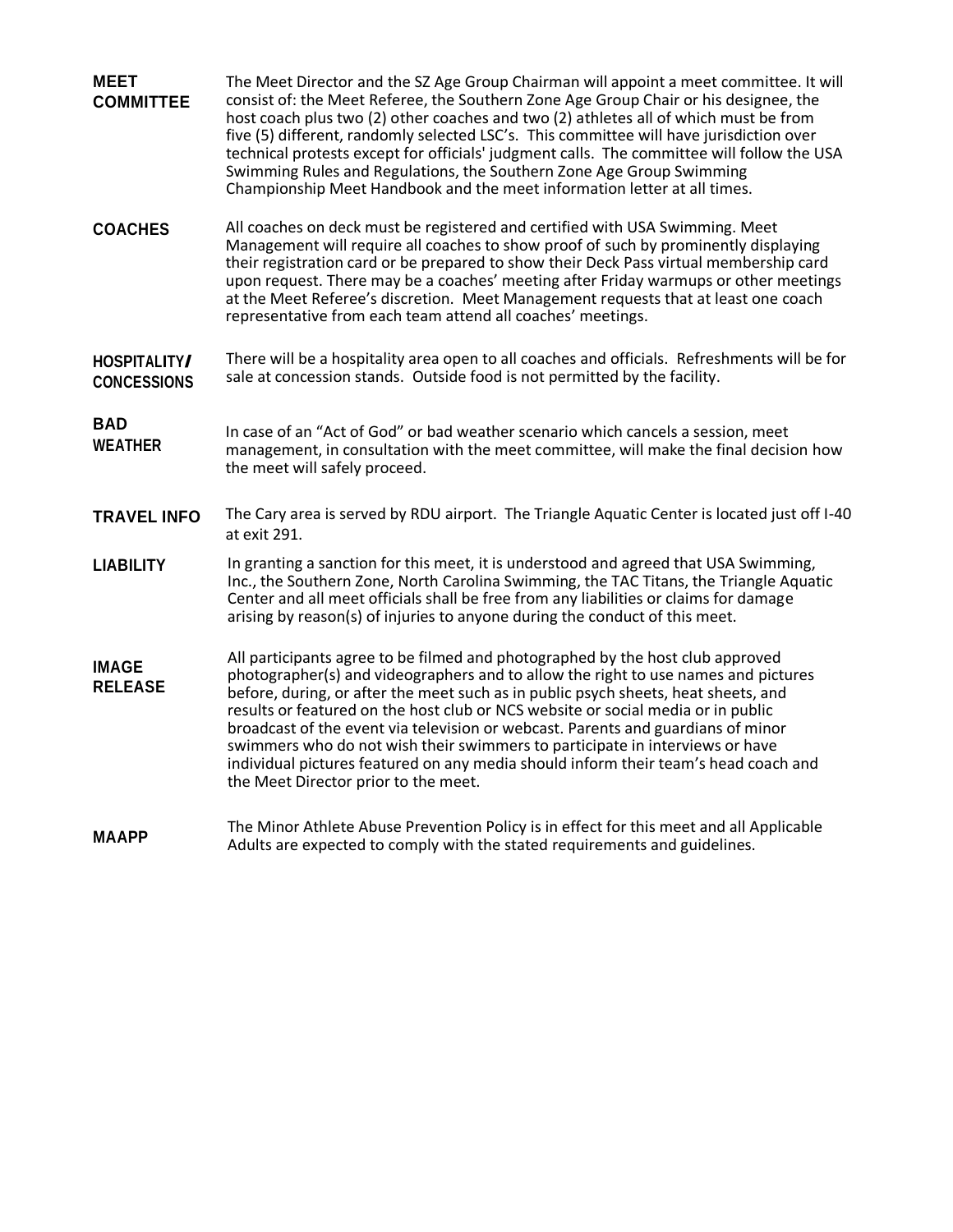# **Southern Zone Age Group Swimming Championship**

## **ORDER OF EVENTS**

|                                                                | <b>Tuesday</b>                                                                          | Timed Finals 1:00 pm |  |  |  |
|----------------------------------------------------------------|-----------------------------------------------------------------------------------------|----------------------|--|--|--|
| Event#                                                         | <b>Age Group</b>                                                                        | Distance/Stroke      |  |  |  |
| (Female Odd, Male Even)                                        |                                                                                         |                      |  |  |  |
| $1 - 2$                                                        | $11 - 12$                                                                               | 400 Free*            |  |  |  |
| 3                                                              | $13 - 18$                                                                               | 800 Free*            |  |  |  |
| 4                                                              | $13 - 18$                                                                               | 1500 Free*           |  |  |  |
| 5                                                              | $11 - 12$                                                                               | Mixed 200 Relay**    |  |  |  |
| 6                                                              | 13-14                                                                                   | Mixed 200 Relay**    |  |  |  |
| $\overline{7}$                                                 | $15 - 18$                                                                               | Mixed 200 Relay**    |  |  |  |
|                                                                | Awards for 400/800/1500 Free and Mixed Relay (during social)                            |                      |  |  |  |
|                                                                | *The 400,800, & 1500 Free will be swum fastest to slowest, alternating girls then boys. |                      |  |  |  |
|                                                                | ** Mixed Free Relay in even years, Mixed Medley Relay in odd years                      |                      |  |  |  |
|                                                                |                                                                                         |                      |  |  |  |
| Prelims 9:00 am                                                | Wednesday                                                                               | Finals 5:30 pm       |  |  |  |
| $9 - 10$                                                       | $11 - 12$                                                                               | 200 Free             |  |  |  |
| $11 - 12$                                                      | $13 - 14$                                                                               | 200 Free             |  |  |  |
| $13 - 14$                                                      | $15 - 18$                                                                               | 200 Free             |  |  |  |
| $15 - 16$                                                      | $11 - 12$                                                                               | 50 Breast            |  |  |  |
| $17 - 18$                                                      | $13 - 14$                                                                               | 200 Breast           |  |  |  |
| 19-20                                                          | $15 - 18$                                                                               | 200 Breast           |  |  |  |
| $21 - 22$                                                      | $11 - 12$                                                                               | 100 Fly              |  |  |  |
| $23 - 24$                                                      | $13 - 14$                                                                               | 100 Fly              |  |  |  |
| $25 - 26$                                                      | $15 - 18$                                                                               | 100 Fly              |  |  |  |
| Awards for 200 Free, 50 & 200 Breast and 100 Fly               |                                                                                         |                      |  |  |  |
| $27 - 28$                                                      | $11 - 12$                                                                               | 400 Medley Relay**   |  |  |  |
| 29-30                                                          | $13 - 14$                                                                               | 400 Medley Relay**   |  |  |  |
| $31 - 32$                                                      | $15 - 18$                                                                               | 400 Medley Relay**   |  |  |  |
| ** All relays are timed finals and will be swum in the finals. |                                                                                         |                      |  |  |  |
|                                                                |                                                                                         |                      |  |  |  |
| Prelims 9:00 am                                                | <b>Thursday</b>                                                                         | Finals 5:30 pm       |  |  |  |
|                                                                | Awards for 400 MR                                                                       |                      |  |  |  |
| 33-34                                                          | $15 - 18$                                                                               | 200 Back             |  |  |  |
| 35-36                                                          | $13 - 14$                                                                               | 200 Back             |  |  |  |
| 37-38                                                          | $11 - 12$                                                                               | 50 Back              |  |  |  |
| 39-40                                                          | $15 - 18$                                                                               | 100 Free             |  |  |  |
| $41 - 42$                                                      | $13 - 14$                                                                               | 100 Free             |  |  |  |
| 43-44                                                          | $11 - 12$                                                                               | 100 Free             |  |  |  |
| 45-46                                                          | $15 - 18$                                                                               | 400 IM               |  |  |  |
| 47-48                                                          | $13 - 14$                                                                               | 400 IM               |  |  |  |
|                                                                | Awards for 200 & 50 Back, 100 Free and 400 IM                                           |                      |  |  |  |
| 49-50                                                          | $11 - 12$                                                                               | 400 Free Relay**     |  |  |  |
| $51 - 52$                                                      | $13 - 14$                                                                               | 400 Free Relay**     |  |  |  |
| 53-54                                                          | $15 - 18$                                                                               | 400 Free Relay**     |  |  |  |
| ** All relays are timed finals and will be swum in the finals. |                                                                                         |                      |  |  |  |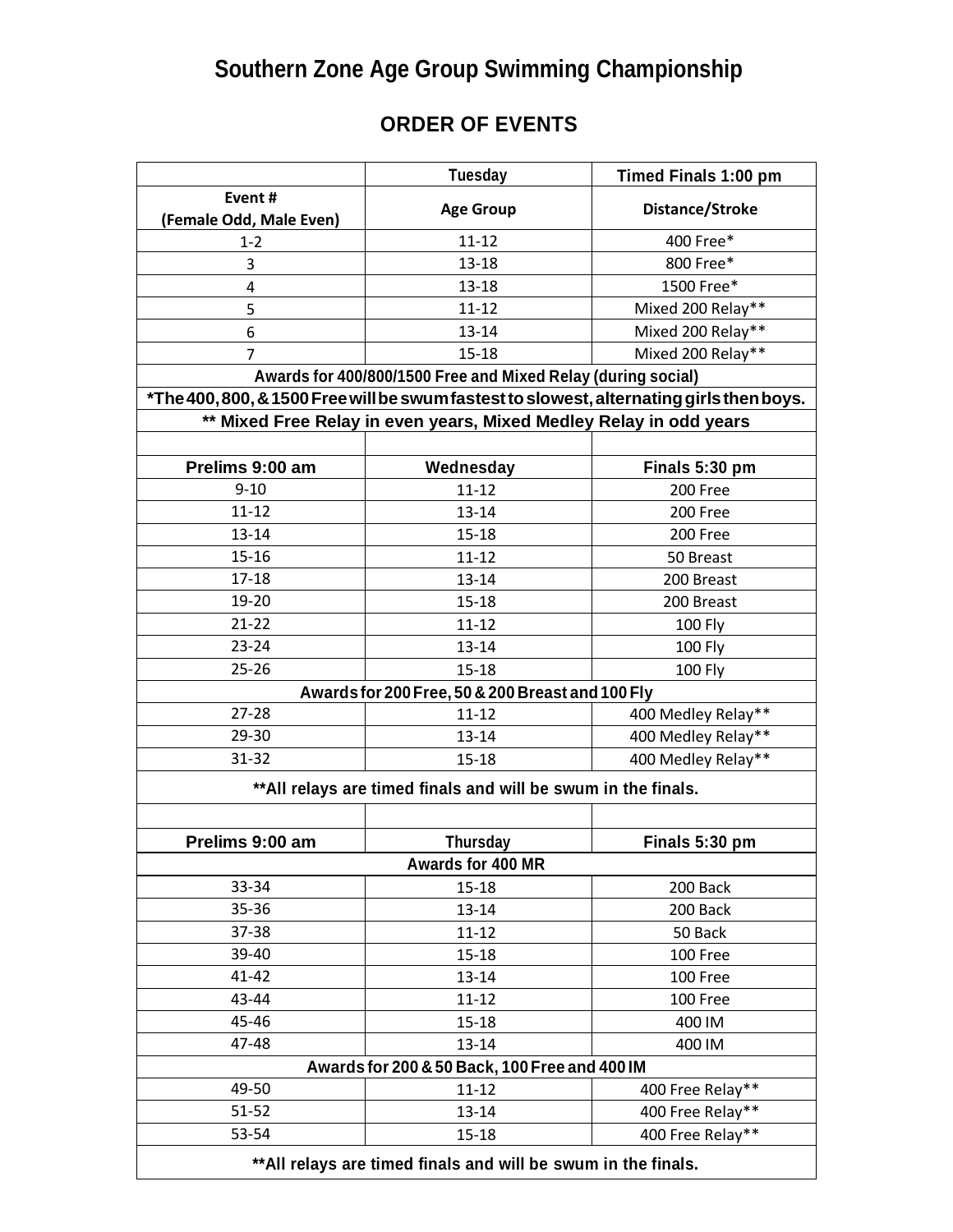| Prelims 9:00 am                                                | <b>Friday</b>                                                  | Finals 5:30 pm     |  |  |
|----------------------------------------------------------------|----------------------------------------------------------------|--------------------|--|--|
| Awards for 400 Free Relay                                      |                                                                |                    |  |  |
| 55-56                                                          | $11 - 12$                                                      | 100 Back           |  |  |
| 57-58                                                          | 13-14                                                          | 100 Back           |  |  |
| 59-60                                                          | $15 - 18$                                                      | 100 Back           |  |  |
| 61-62                                                          | $11 - 12$                                                      | 100 Breast         |  |  |
| 63-64                                                          | 13-14                                                          | 100 Breast         |  |  |
| 65-66                                                          | $15 - 18$                                                      | 100 Breast         |  |  |
| 67-68                                                          | 13-14                                                          | 400 Free           |  |  |
| 69-70                                                          | $15 - 18$                                                      | 400 Free           |  |  |
|                                                                | Awards for 100 Back, 100 Breast and 400 Free                   |                    |  |  |
| $71 - 72$                                                      | $11 - 12$                                                      | 200 Medley Relay** |  |  |
| 73-74                                                          | 13-14                                                          | 200 Medley Relay** |  |  |
| 75-76                                                          | $15 - 18$                                                      | 200 Medley Relay** |  |  |
|                                                                | ** All relays are timed finals and will be swum in the finals. |                    |  |  |
|                                                                |                                                                |                    |  |  |
| Prelims 9:00 am                                                | <b>Saturday</b>                                                | Finals 5:30 pm     |  |  |
| Awards for 200 MR                                              |                                                                |                    |  |  |
| 77-78                                                          | $11 - 12$                                                      | 200 IM             |  |  |
| 79-80                                                          | 13-14                                                          | 200 IM             |  |  |
| 81-82                                                          | $15 - 18$                                                      | 200 IM             |  |  |
| 83-84                                                          | $11 - 12$                                                      | 50 Free            |  |  |
| 85-86                                                          | 13-14                                                          | 50 Free            |  |  |
| 87-88                                                          | $15 - 18$                                                      | 50 Free            |  |  |
| Awards for 200IM and 50 Free                                   |                                                                |                    |  |  |
| 89-90                                                          | $11 - 12$                                                      | 50 Fly             |  |  |
| 91-92                                                          | 13-14                                                          | <b>200 Fly</b>     |  |  |
| 93-94                                                          | 15-18                                                          | 200 Fly            |  |  |
| 95-96                                                          | $11 - 12$                                                      | 200 Free Relay**   |  |  |
| 97-98                                                          | 13-14                                                          | 200 Free Relay**   |  |  |
| 99-100                                                         | $15 - 18$                                                      | 200 Free Relay**   |  |  |
| Awards for 50 & 200 Fly, 200 FR and Team Awards                |                                                                |                    |  |  |
| ** All relays are timed finals and will be swum in the finals. |                                                                |                    |  |  |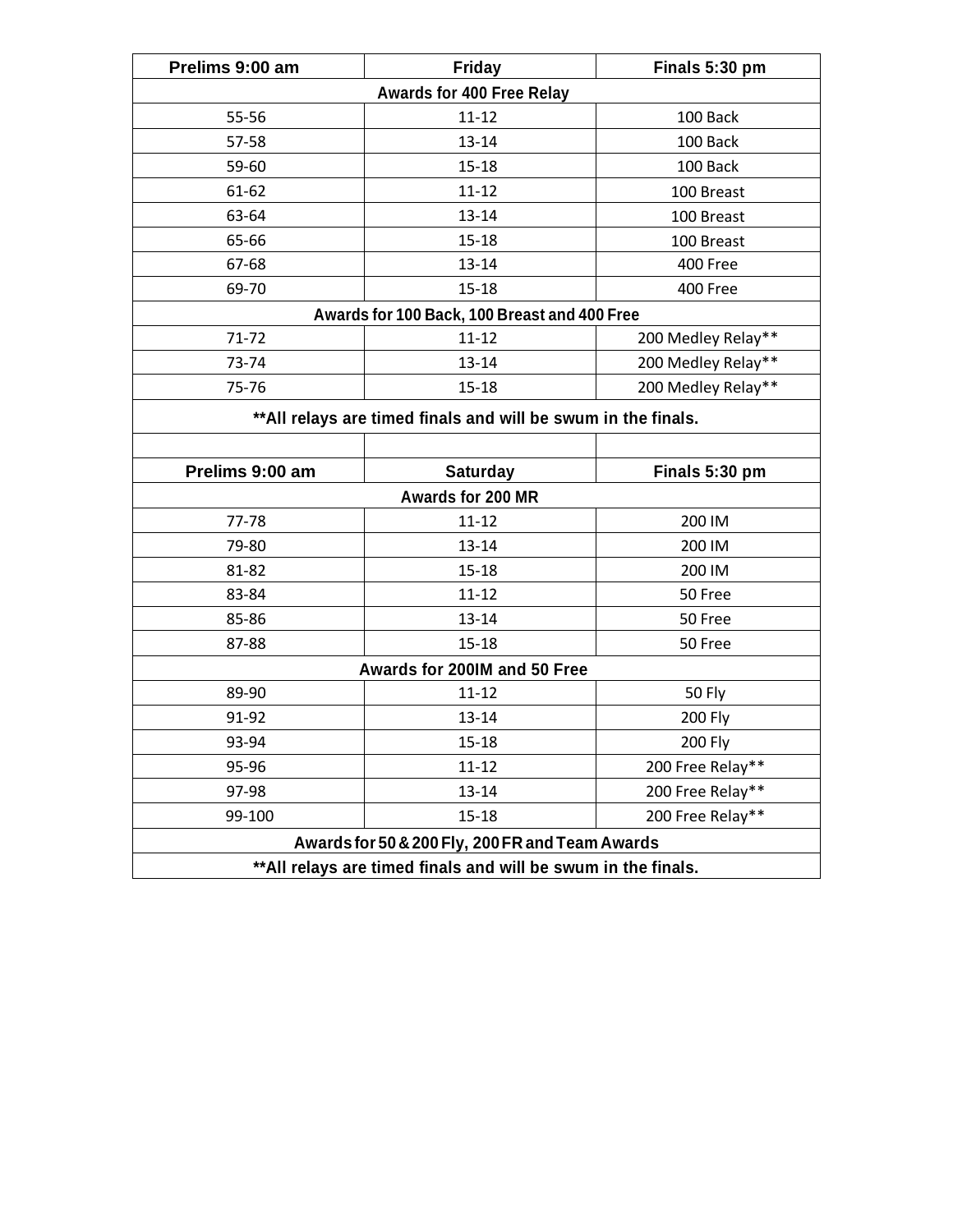### **2019 U S ASwimming SouthernZone Age Group SwimmingChampionship July 30 – August 3, 2019**

### **Coaches:**

Please use this checklist to make sure you return all the required items. This form must be filled out and **included with yourentry.**

Financial Summary Form (including e-mail address)

Hard copy of entries

Check for all fees (payable to TAC TITANS)

**Icertify thatthisentryiscompletedtothebestofmyabilityandthatallswimmersenteredhave achieved the entry time required in each event.**

Coach's Signature Date Date Date

LSC Abbreviation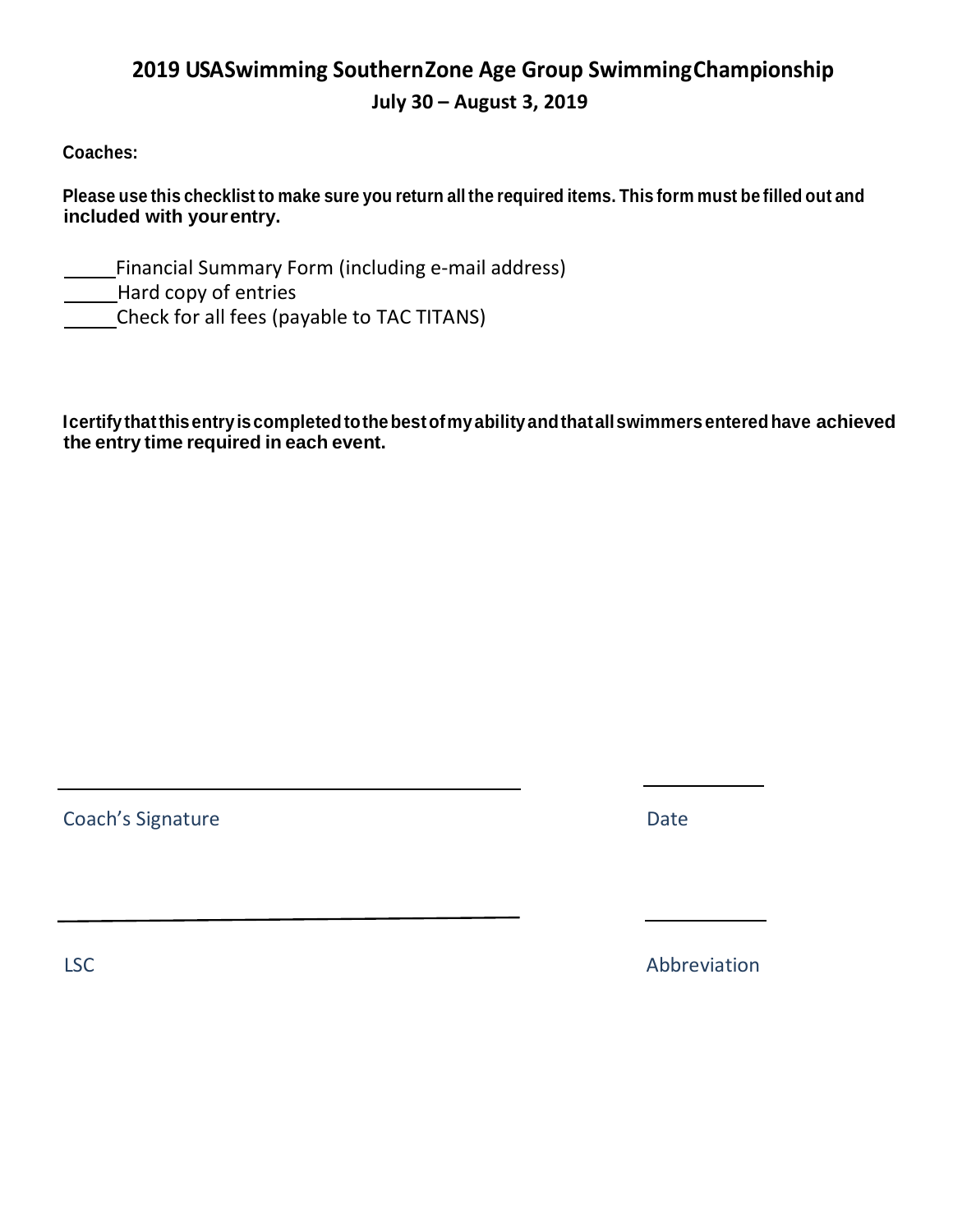### **2019 USASwimming Southern Zone Age Group Swimming Championship**

**July 30 – August 3, 2019**

**Meet Entry Summary Sheet**

|                                                  |                | Chaperones experience and the contract of the contract of the contract of the contract of the contract of the contract of the contract of the contract of the contract of the contract of the contract of the contract of the                                                                                                                                                                                                     |
|--------------------------------------------------|----------------|-----------------------------------------------------------------------------------------------------------------------------------------------------------------------------------------------------------------------------------------------------------------------------------------------------------------------------------------------------------------------------------------------------------------------------------|
|                                                  |                |                                                                                                                                                                                                                                                                                                                                                                                                                                   |
|                                                  |                |                                                                                                                                                                                                                                                                                                                                                                                                                                   |
|                                                  |                |                                                                                                                                                                                                                                                                                                                                                                                                                                   |
|                                                  |                |                                                                                                                                                                                                                                                                                                                                                                                                                                   |
|                                                  |                |                                                                                                                                                                                                                                                                                                                                                                                                                                   |
|                                                  |                |                                                                                                                                                                                                                                                                                                                                                                                                                                   |
| Number of Individual Events X\$7.50 each         |                | \$                                                                                                                                                                                                                                                                                                                                                                                                                                |
| Number of Relays                                 | X \$10.00 each | $\frac{1}{2}$                                                                                                                                                                                                                                                                                                                                                                                                                     |
| TotalAmountEnclosed (checkspayableto TAC Titans) |                | $\begin{array}{c}\n\frac{1}{2} \\ \frac{1}{2} \\ \frac{1}{2} \\ \frac{1}{2} \\ \frac{1}{2} \\ \frac{1}{2} \\ \frac{1}{2} \\ \frac{1}{2} \\ \frac{1}{2} \\ \frac{1}{2} \\ \frac{1}{2} \\ \frac{1}{2} \\ \frac{1}{2} \\ \frac{1}{2} \\ \frac{1}{2} \\ \frac{1}{2} \\ \frac{1}{2} \\ \frac{1}{2} \\ \frac{1}{2} \\ \frac{1}{2} \\ \frac{1}{2} \\ \frac{1}{2} \\ \frac{1}{2} \\ \frac{1}{2} \\ \frac{1}{2} \\ \frac{1}{2} \\ \frac{1$ |

I, the undersigned coach or LSC representative, verify that all the swimmers and coaches listed on the enclosed entry forms are registered with USA Swimming. It is understood and agreed that USA Swimming, Inc., the Southern Zone, North Carolina Swimming, TAC Titans, the Triangle Aquatic Center and all meet officials shall be free from any liabilities or claims for damage arising by reason(s) of injuries to anyone during the conduct of this meet.

*Signature/Title*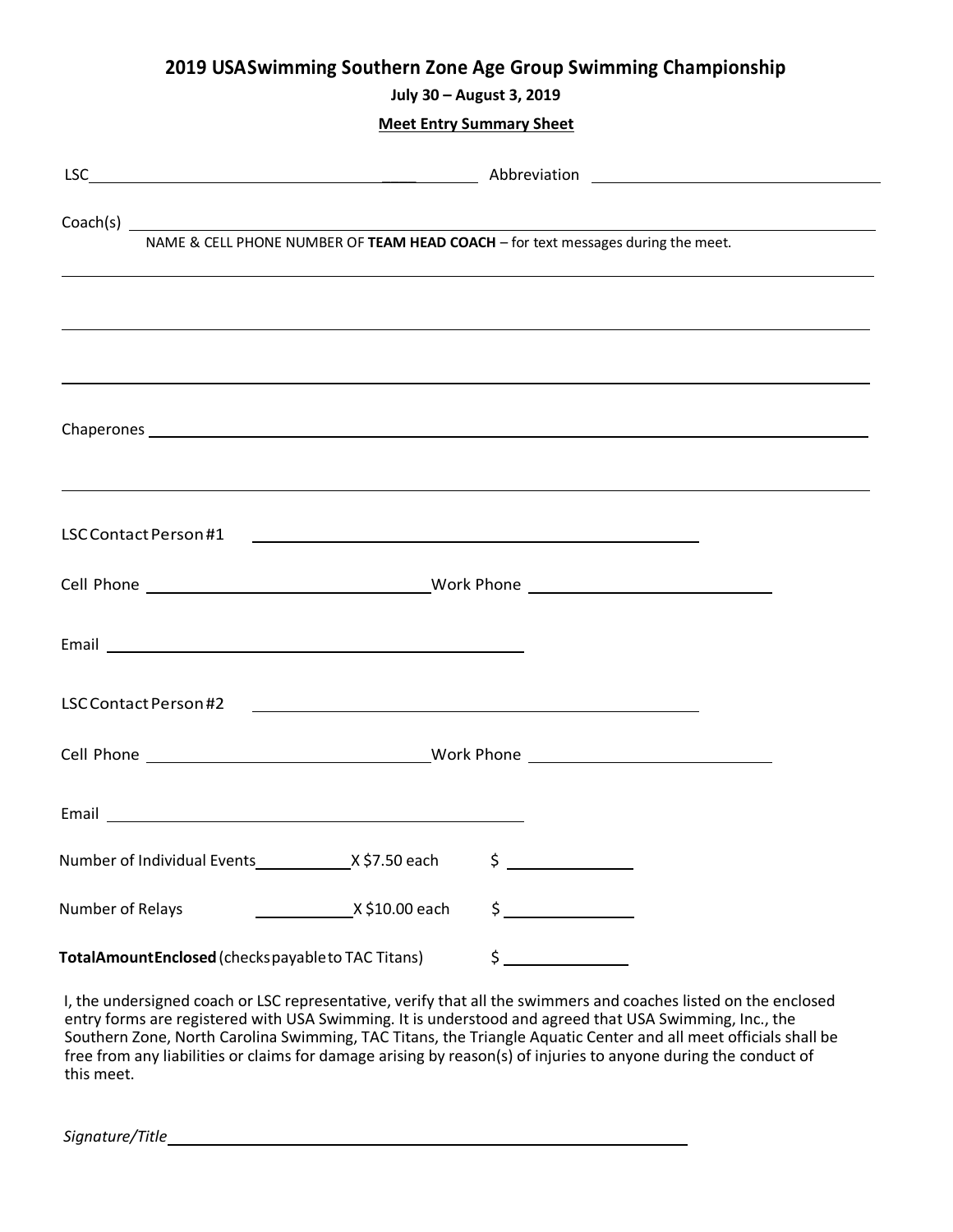### **2019 U S ASwimming Southern Zone Age Group Swimming Championship**

**July 30 – August 3, 2019**

### **Swimmers with Disabilities Meet Entry Summary Sheet**

|         |                                                                                                                                                                                                                                      |                                |                                                                                                                                                                                                                | Female |  |
|---------|--------------------------------------------------------------------------------------------------------------------------------------------------------------------------------------------------------------------------------------|--------------------------------|----------------------------------------------------------------------------------------------------------------------------------------------------------------------------------------------------------------|--------|--|
|         |                                                                                                                                                                                                                                      |                                |                                                                                                                                                                                                                |        |  |
|         |                                                                                                                                                                                                                                      |                                |                                                                                                                                                                                                                |        |  |
|         | Age on $1^{st}$ day of meet: $\_\_\_\_\_\_\_\_\_\_\_\_\_\_\_\_\_$                                                                                                                                                                    |                                |                                                                                                                                                                                                                |        |  |
|         |                                                                                                                                                                                                                                      |                                |                                                                                                                                                                                                                |        |  |
|         |                                                                                                                                                                                                                                      |                                | Club: 2000 Club: 2000 Club Coach: 2000 Club Coach: 2000 Phone: 2000 Phone: 2000 Phone: 2000 Phone: 2000 Phone:                                                                                                 |        |  |
|         |                                                                                                                                                                                                                                      |                                |                                                                                                                                                                                                                |        |  |
|         |                                                                                                                                                                                                                                      |                                | Phone: Day: ______________________________Evening:_____________________________Cell: _________________________                                                                                                 |        |  |
|         |                                                                                                                                                                                                                                      |                                |                                                                                                                                                                                                                |        |  |
|         |                                                                                                                                                                                                                                      |                                |                                                                                                                                                                                                                |        |  |
| # EVENT | <b>ENTRYTIME</b>                                                                                                                                                                                                                     | <b>Accommodation Requested</b> | ONLY LONG COURSE METER (LCM) TIMES WILL BE ACCEPTED FOR THE PURPOSES OF SEEDING<br><u> 1999 - Jan Alexandro Alexandro Alexandro Alexandro Alexandro Alexandro Alexandro Alexandro Alexandro Alexandro Alex</u> |        |  |
|         |                                                                                                                                                                                                                                      |                                | <u> 1999 - Jan Alexandro Alexandro Alexandro Alexandro Alexandro Alexandro Alexandro Alexandro Alexandro Alexandro Alex</u>                                                                                    |        |  |
|         |                                                                                                                                                                                                                                      |                                |                                                                                                                                                                                                                |        |  |
|         | <u> Albany a Communication and the Communication of the Communication of the Communication of the Communication of the Communication of the Communication of the Communication of the Communication of the Communication of the </u> |                                |                                                                                                                                                                                                                |        |  |

Please indicate the swimmer's requested accommodation (lane, event of different distance, etc.) for each event. Please note that changing age groups may change the session that the swimmer swims. Changing the distance may affect the date on which the swim occurs. Take these factors into consideration when selection the seeding procedure for each event listed below. The Meet Referee has the final decision regarding seeding procedures.

I certify that the above listed times are correct.

Signed: <u>Date:</u> Date: <u>Date: Date: Date: Date: Date: Date: Date: Date: Date: Date: Date: Date: Date: Date: Date: Date: Date: Date: Date: Date: Date: Date: Date: Date: Date: Date: Date: Date: Date: Date: Date: Date: Date: D</u>

\_

\_

\_

\_

\_

\_

Club Head Coach / Age Group Coach (REQUIRED SIGNATURE)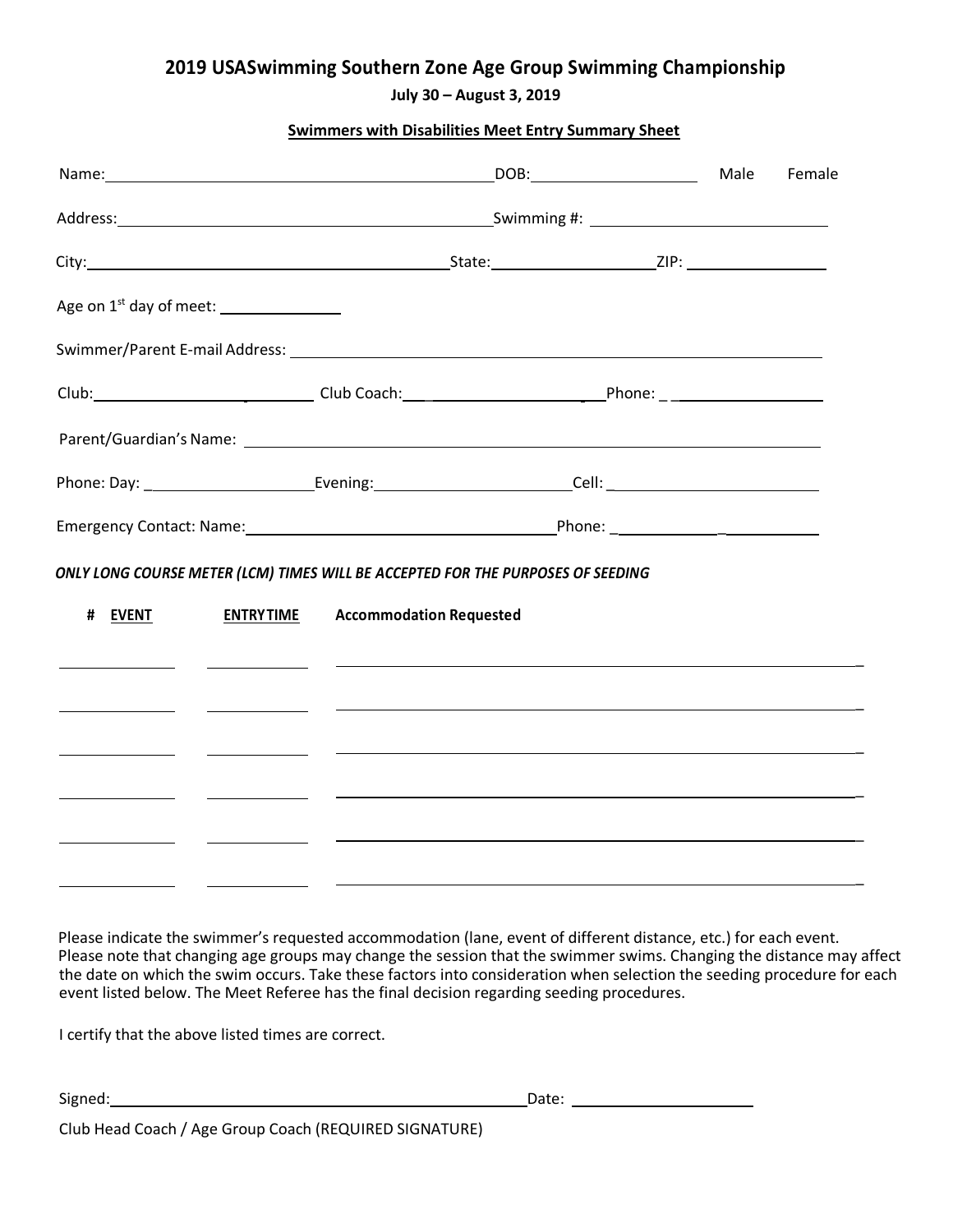### **2019 U S ASwimming Southern Zone Age Group Swimming Championship**

**July 30 – August 3, 2019**

### **Warm-Up Procedures**

The competition pool will be open for general warm-ups during the following times before the meet begins. **This grouping is based on last year's attendance and may be subject to change based on teams entered**.

Monday, July 29, 2019: 4:00 – 8:00 pm Tuesday, July 30, 2019: 8:30 – 10:30 am

| Lanes        | Group 1     | Group 2                   | Group 3        |
|--------------|-------------|---------------------------|----------------|
|              |             |                           |                |
| $\mathbf{2}$ | Georgia     | Mississippi               | Kentucky       |
|              | South Texas | <b>Border</b>             | North Carolina |
| 4            | Florida     | North Texas               | South Carolina |
| 5            | Gulf        | <b>Florida Gold Coast</b> | West Texas     |
|              | Louisiana   | Southeastern              | West Virginia  |
|              |             |                           |                |
| о            | Disability  | Disability                | Disability     |

|           | 1st warm-up | 2nd warm-up | 3rd warm-up |
|-----------|-------------|-------------|-------------|
| Tuesday   | Group 1     | Group 2     | Group 3     |
| Wednesday | Group 3     | Group 1     | Group 2     |
| Thursday  | Group 2     | Group 3     | Group 1     |
| Friday    | Group 1     | Group 2     | Group 3     |
| Saturday  | Group 3     | Group 1     | Group 2     |

Warm-upTimes: Tuesday: 11:00 -11:30 am 1<sup>st</sup> Warm-up 11:30 -12:00 am 2<sup>nd</sup> Warm-up 12:00 -12:30 am 3 rd Warm-up 12:30 -12:45 PM Lanes 1, 2, 7, 8 Pace lanes Lanes 3 & 6 One Way Starts Lanes 4 & 5 General warm- up Wed-Sat Prelims: 7:00 -7:30 am 1st Warm-up 7:30 - 8:00 am 2<sup>nd</sup> Warm-up 8:00 - 8:30 am 3 rd Warm-up 8:30 - 8:50 am Lanes 1, 2, 7, 8 Pace lanes Lanes 3 & 6 One Way Starts Lanes 4 & 5 General warm- up Wed-Sat Finals: 4:00 - 4:45 pm General Warm-ups 4:45 - 5:15 pm Specific Warm-ups

\*\*Sprint and Pace Lanes will be added at the discretion of the Meet Referee\*\*

\*\*On WEDNESDAY night, the day of the parade, the Warm-ups will end at 5:00 p.m.\*\*

\*\*The Warm-Up pool will be set up with at least 5 lanes available during all sessions for general Warm-Up\*

**FINALS: One Wednesday – Saturday, the Competition & Warmup pools are reserved for athletes competing in the FINALS Session. All others may use the Warm-up pool AFTER competition has started.**